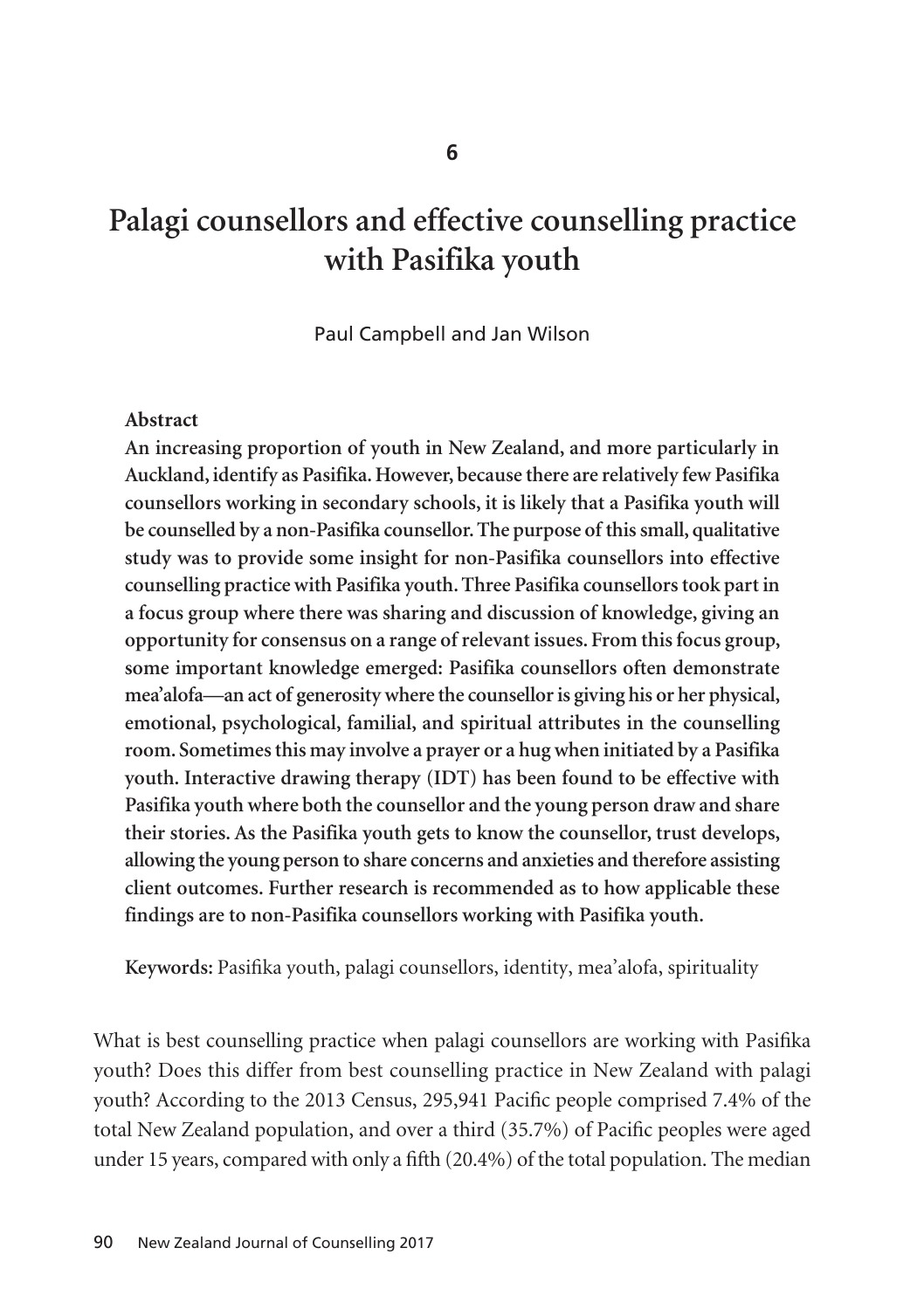age for Pacific peoples in 2013 was 22.1 years, compared with 38.0 years for the total population. In addition, two-thirds (65.9%) of Pacific peoples in New Zealand live in the Auckland region (Ministry of Health, 2014).

Manukau City is the hub for Pasifika people living in Auckland. It is projected that by 2021, 34% of Manukau City's population will identify with a Pacific ethnicity (Statistics New Zealand and Ministry of Pacific Island Affairs, 2010). Despite this, only a small proportion of New Zealand counsellors are Pasifika (Manthei, 1999a). We therefore have the reality of many Pasifika students being counselled by palagi counsellors. Do palagi counsellors understand how to offer the most effective counselling they can with Pasifika youth?

## **Best practice in counselling Pasifika youth**

Seiuli (2010) expressed concern that Samoan clients were often sent to agencies that had no Pasifika counsellors. The clients reported discomfort, especially when cultural needs were ignored. They were often treated as Mäori clients.

In terms of best counselling practice, the general literature (e.g., Lapworth & Sills, 2010; Manthei, 1999b; Sexton & Whiston, 1991) seems to suggest that the therapeutic relationship lies at the heart of effective counselling. However, research by Western researchers on Western people does not appear to present the total picture of best counselling practice for our Pasifika youth living in a distinct yet rich culture. Pasifika people tend to experience their identities as being connected to an extended family, community, and church rather than as autonomous individuals. Spirituality is also part of the identity of many Pasifika youth. These aspects are often left out of the counselling environment, therefore Pasifika youth may not be counselled in an appropriate and holistic manner. A youth approaches the counselling environment physically, mentally, and spiritually. As described by Makasiale (2007), clients come with their heart: warm, human, and healing.

So how does a counsellor approach the counselling room? The counsellor needs to bring his/her heart into the counselling room with the practice of mea'alofa giving oneself in the counselling process (Seiuli, 2010). In doing so, the counsellor can come into the world of the youth—perhaps, as Lupe (2007) suggests, one foot in (the world of the youth) and one foot out (counselling methods and interventions). As Seiuli (2010) explains, this involves an intertwining of Western counselling models with Samoan (or Pasifika) understandings and protocols. Articles he reviews seem to confirm that an effective counsellor is a holistic counsellor: one who is prepared to work with the physical, spiritual, and mental. Perhaps it's all about the heart.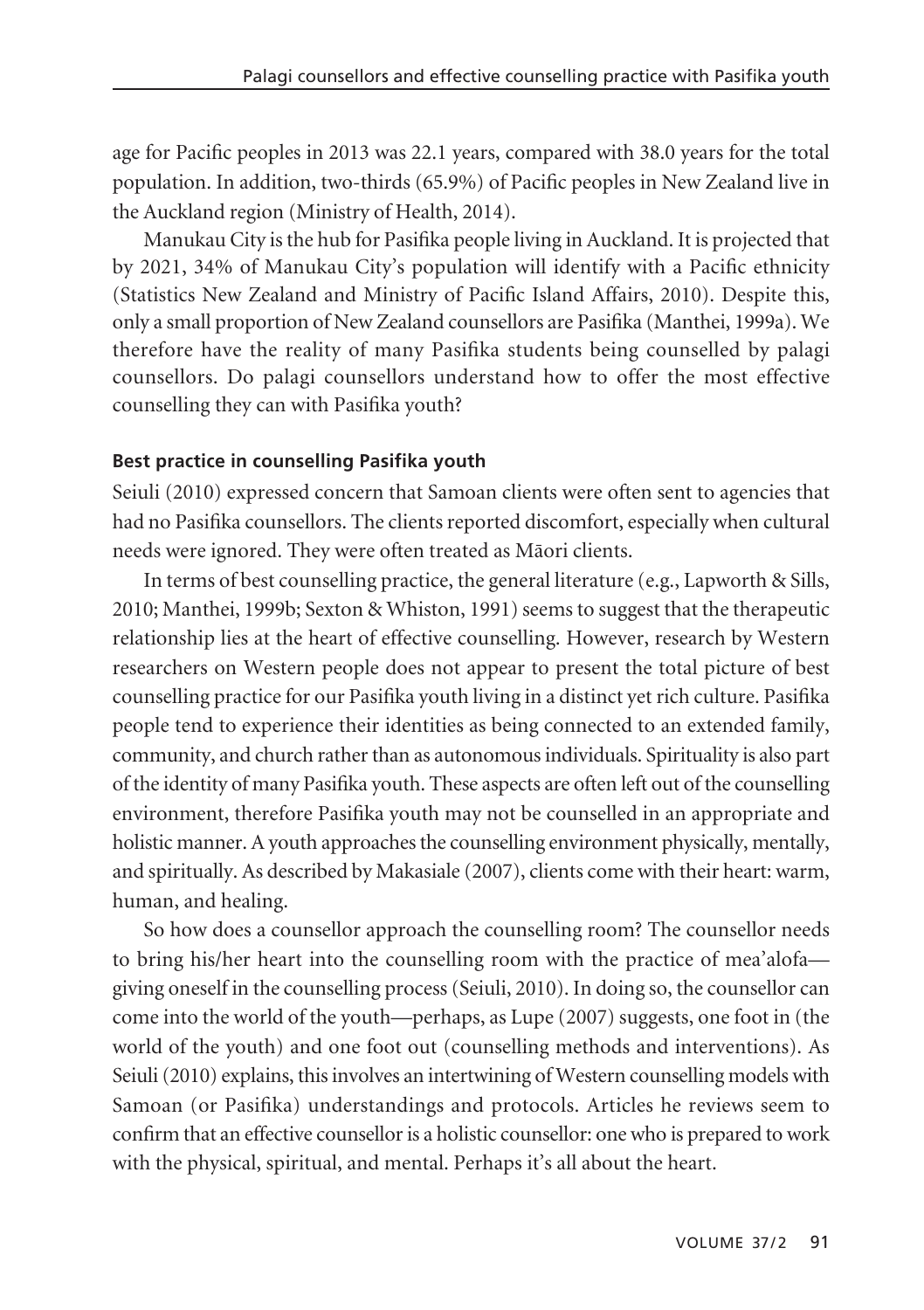This does not seem to contradict the findings in the general literature (Lapworth & Sills, 2010; Manthei, 1999b; Sexton & Whiston, 1991) that the therapeutic relationship is the most important aspect for successful counselling outcomes. Perhaps it is more about the most effective way the relationship can be developed with Pasifika youth. Lupe (2007) suggests that a non-Pasifika counsellor can effectively build up a therapeutic relationship with Pasifika youth through a reciprocal heart relationship involving the physical, mental, and spiritual aspects of the Pasifika youth in relation to their extended family and church.

Augsburger (1986) has described an effective counsellor as one who is willing to be immersed in Pasifika culture, and therefore will be able to relate better with Pasifika youth and build up the therapeutic relationship so essential for successful client outcome. Perhaps over the years some palagi counsellors have left their spirit and part of their heart out of the counselling room.

The question, we suggest, is not "What can we (as palagi) teach them?" but "What can we learn from them?" Could palagi perhaps learn from Pasifika about thinking with the heart? Counsellors need to come not only with their minds but also their hearts, with an attitude of mea'alofa—an act of giving.

*It's a matter of the heart.*

The first author carried out a small-scale, qualitative study to explore some of the issues involved for palagi counsellors when they counsel Pasifika youth. He held a focus group with three experienced Pasifika counsellors, inviting them to talk about some of the important aspects of counselling Pasifika youth. They willingly and generously shared their wisdom and experience. Permission to undertake the research was granted by the University of Auckland Human Participants Ethics Committee.

## **Results**

Two main themes emerged from this study of counselling Pasifika youth: Pasifika identity, and getting connected. Spirituality and understanding culture were key elements of the theme of identity. For clients, getting to know their counsellor was a highly significant aspect of the theme of getting connected. This may be considered a special feature of effective counselling with Pasifika youth.

The themes and subthemes can be represented by the following diagram (Figure 1), which shows the many interconnecting factors revealed in this research affecting identity and relationship with Pasifika youth. A single arrow demonstrates how one factor can affect another. For example, where someone is born can have an influence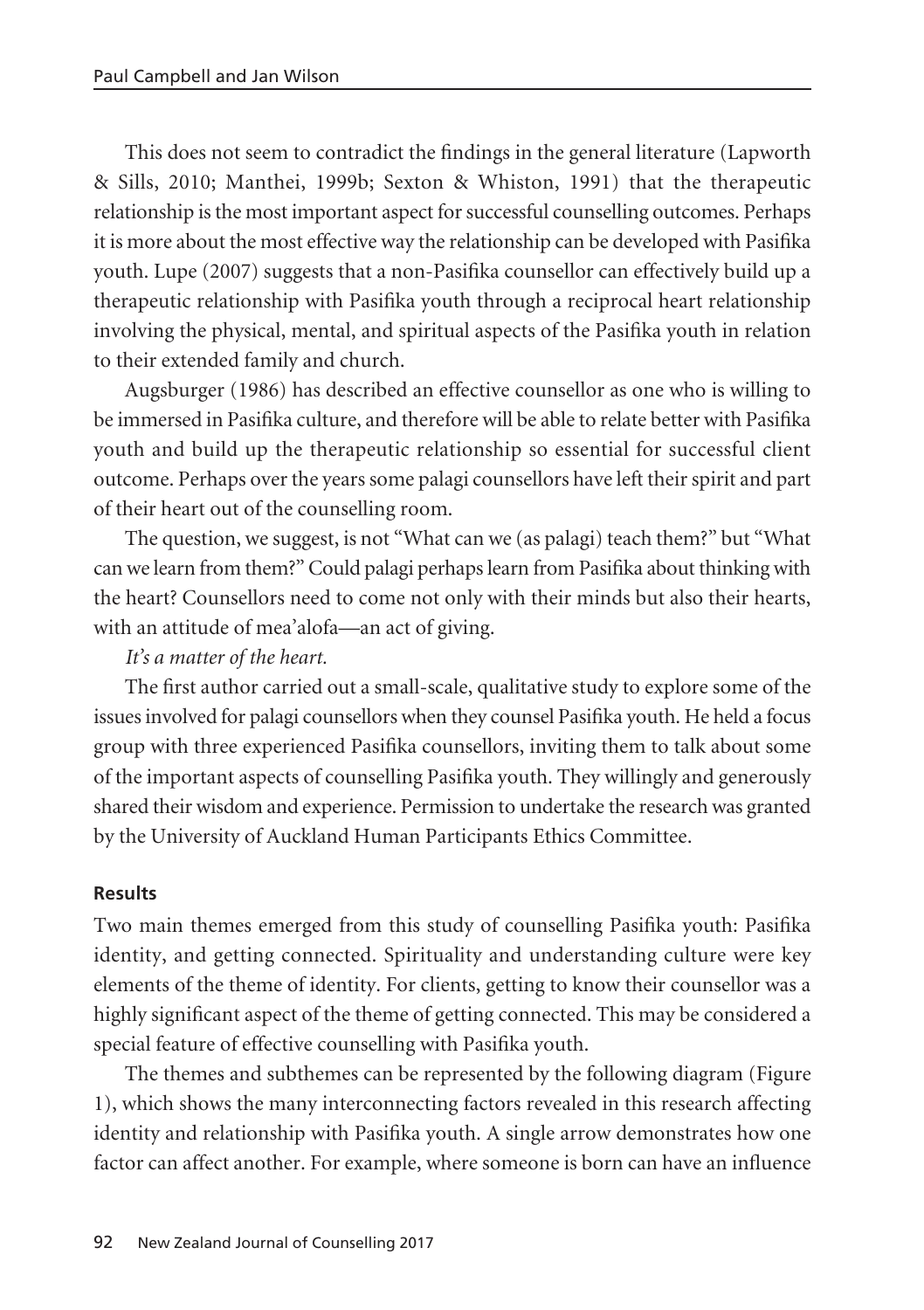on language fluency. A youth brought up in Samoa is therefore more likely to be fluent in Samoan. A double arrow shows how factors can affect each other. A counsellor who has a deeper understanding of identity is therefore more likely to be able to connect with Pasifika youth. Also, a counsellor who is more connected to Pasifika youth is more likely to understand Pasifika identity.





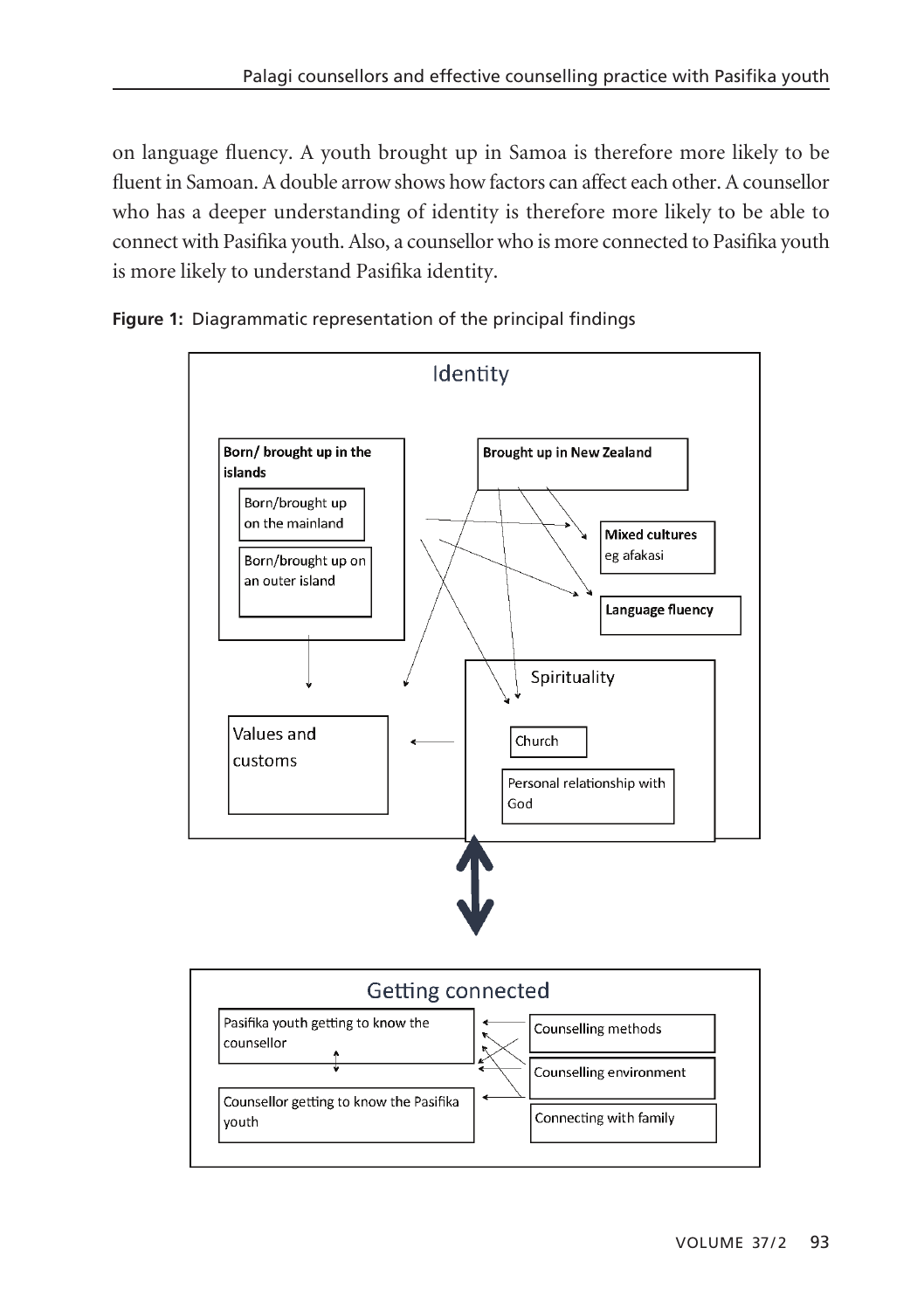## **Identity**

The participants explained that there were differences among the diverse Pasifika groups:

*They [different Pasifika cultures] are very diverse. There are some similarities and some differences. We are the same as we are different. We get lumped into the one title; that's dangerous.*

Even within a Pasifika group the participants talked about diversity:

*You know there are differences and similarities and you've also got the question of whether they are New Zealand born or born in the Islands, because there are huge differences.* 

*They may be identifying themselves as a particular PI, but also the "island" they are from. The island lifestyle is very different from the mainland.* 

*At the same time don't assume that all Islanders go to church because I have found that a lot of PI young families do not go to church at all.*

*There are different identities and complex identities within that. It's almost like "What variation are you?"*

# *Spirituality*

This study confirmed that spirituality forms an important component of Pasifika identity, supporting earlier findings by Pasifika researchers (Alefaio, 2007; Makasiale, 2007; Tamasese, Peteru, Waldegrave, & Bush, 2005) who have indicated that spirituality is inseparable from the mental and physical components of Pacific Island people. The participants talked about spirituality as a strength for Pasifika youth and explained that it therefore needs to be addressed in the counselling context. Pasifika youth may not only want to talk about God, but also commonly want the counsellor to pray with them. The participants discussed some anxieties they had previously had about praying for Pasifika youth. This included the perception of colleagues' thoughts about praying in a secular setting. This is also reflected in research by Gubi (2007), where counsellors who prayed with their clients were reluctant to explore the practice of prayer with their supervisors for fear of not being understood, of being judged, or losing respect and credibility. Through discussion and exploration of this issue, the participants now seemed comfortable about praying in the counselling room when initiated or cued by the Pasifika youth.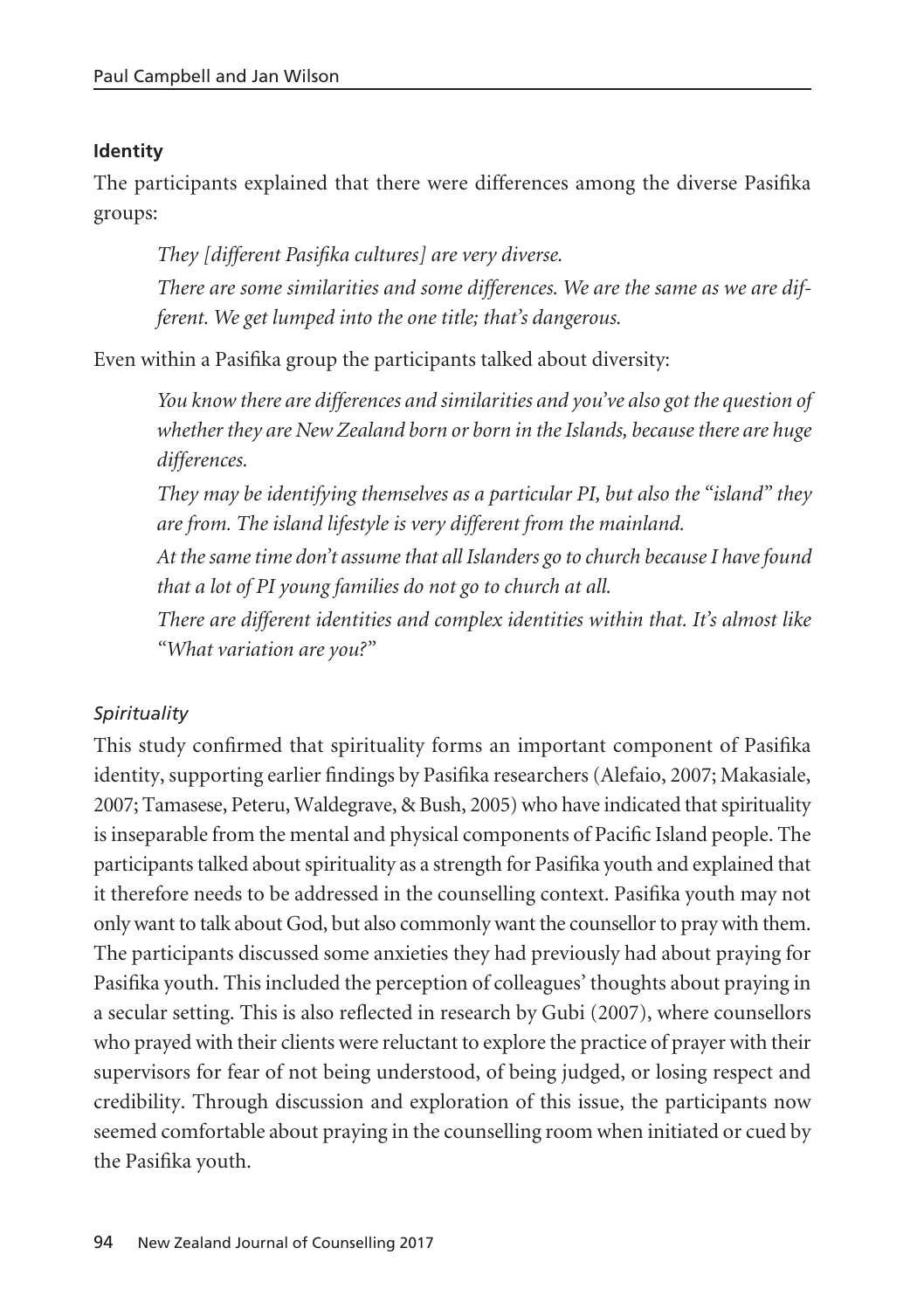*But it's something that I'm totally comfortable with because it's not initiated by me; it is something that is initiated by my client: "Can you pray for me, Ms?" They give you a cue.* 

*I am so glad that I heard you say that because I forgot that the client in front of me is my client, and if they bring it up, then I have to respond to it.*

*You are getting to know them; they are identifying it; they are requesting it; so it is in terms of effective counselling practice.* 

The participants affirmed that counsellors, whether Pasifika or palagi, who are comfort able with spirituality can bring that strength into the counselling room. Counsellors who are not so comfortable can still allow conversations about God but not necessarily offer a prayer. As suggested by one of the participants, they could use a two-chair technique to enable their client to talk to God. However, they went on to say that discussing spirituality and praying is not necessarily encouraged in the Western counselling context. This can lead to Pasifika (and also palagi) counsellors being cautious or reluctant to pray in a situation where prayer may be a means of helping a young person gain strength.

# *Humour*

The ability to laugh and give each other some friendly cheek was considered another important aspect of Pasifika culture:

*Do you know what I think is really important, now that you guys have reminded me so elegantly? I think what's effective, we're really good at laughing. Our sense of humour can be quite wicked sometimes. Your ability to laugh at yourself as well. We can do that, and it might not be quite Western. It's delicate, it's different, but when we are Pacific we can laugh at ourselves.*

*And it might be inappropriate in Western and it's the other bit of, OK, mocking. You've got to watch that. Don't do it if you don't know how to do it, but humour definitely.* 

# *Getting connected*

As found in previous studies (Lapworth & Sills, 2010; Manthei, 1999b; Sexton & Whiston, 1991), participants emphasised the importance of building the relationship with a client because of the significant contribution the therapeutic alliance makes to positive outcomes for clients. This typically involves getting to know the client. Rogers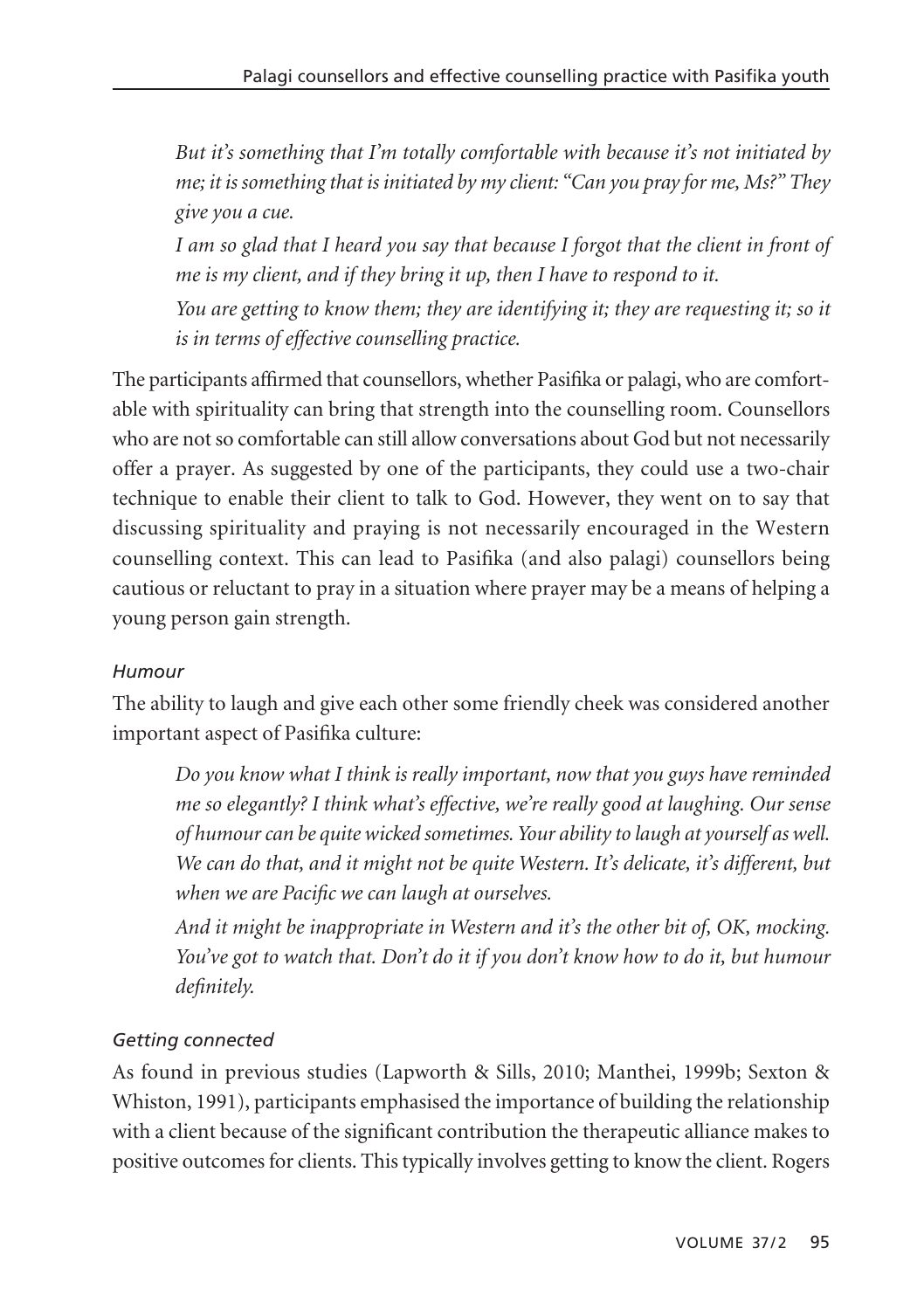(1975) describes the process of empathy as "entering the private perceptual world of the other and becoming thoroughly at home in it" (p. 6), and this study suggests that it is as relevant to Pasifika youth and palagi counsellors who work with them as it is to any other group.

The participants also talked about the counsellor sharing themselves. This may include sharing part of their life story or about their family and interests. Participants in this study explained that appropriate sharing allows the youth to begin to know the counsellor, which in turn opens up the door for trust. This encourages sharing and therefore the opportunity to address issues faced by the young person. This supports Seiuli (2010), who described the Samoan concept of mea'alofa—the act of giving. Mea'alofa in the counselling context involves the counsellor giving of their physical, emotional, psychological, and spiritual selves in the act of alofa (love). As described by participants, giving may involve the counsellor's sharing a story, or a practical gesture such as giving food to a hungry youth.

The participants talked about sharing about themselves in the process of helping Pasifika youth to get to know them. Self-disclosure remains a controversial therapeutic practice (Jeffrey & Austin, 2007). Some authors (Edwards & Murdock, 1994; Hendrick, 1990) have focused on types of disclosure and reasons for disclosure. Justifiable reasons include modelling appropriate client behaviour and increasing awareness of similarity between the counsellor and client.

So how can a counsellor share a little more of themselves without contravening ethical boundaries? The participants described sharing their story and using pictures. One of the participants found a form of interactive drawing therapy (IDT) particularly effective, where both the young person and the therapist draw as a means of getting to know each other. This is in contrast to IDT as practised and described by Withers (2006), where only the client does the drawing, which the therapist then works with. The first 15–20 minutes of IDT with the Pasifika counsellor may involve the counsellor and Pasifika youth drawing a picture about who they are, their family and interests. This is followed by an opportunity to talk about their pictures. Usually the Pasifika youth likes the counsellor to share their picture first. Once the youth gets to know a little of the counsellor, they are more willing to open up and share themselves.

This participant explained that this process takes time and so allowing an hour for the first session may be advantageous. The participants also made the point that Pasifika youth, particularly boys, often find it easier to share by drawing or using pictures initially and then later using words as they feel more comfortable. From my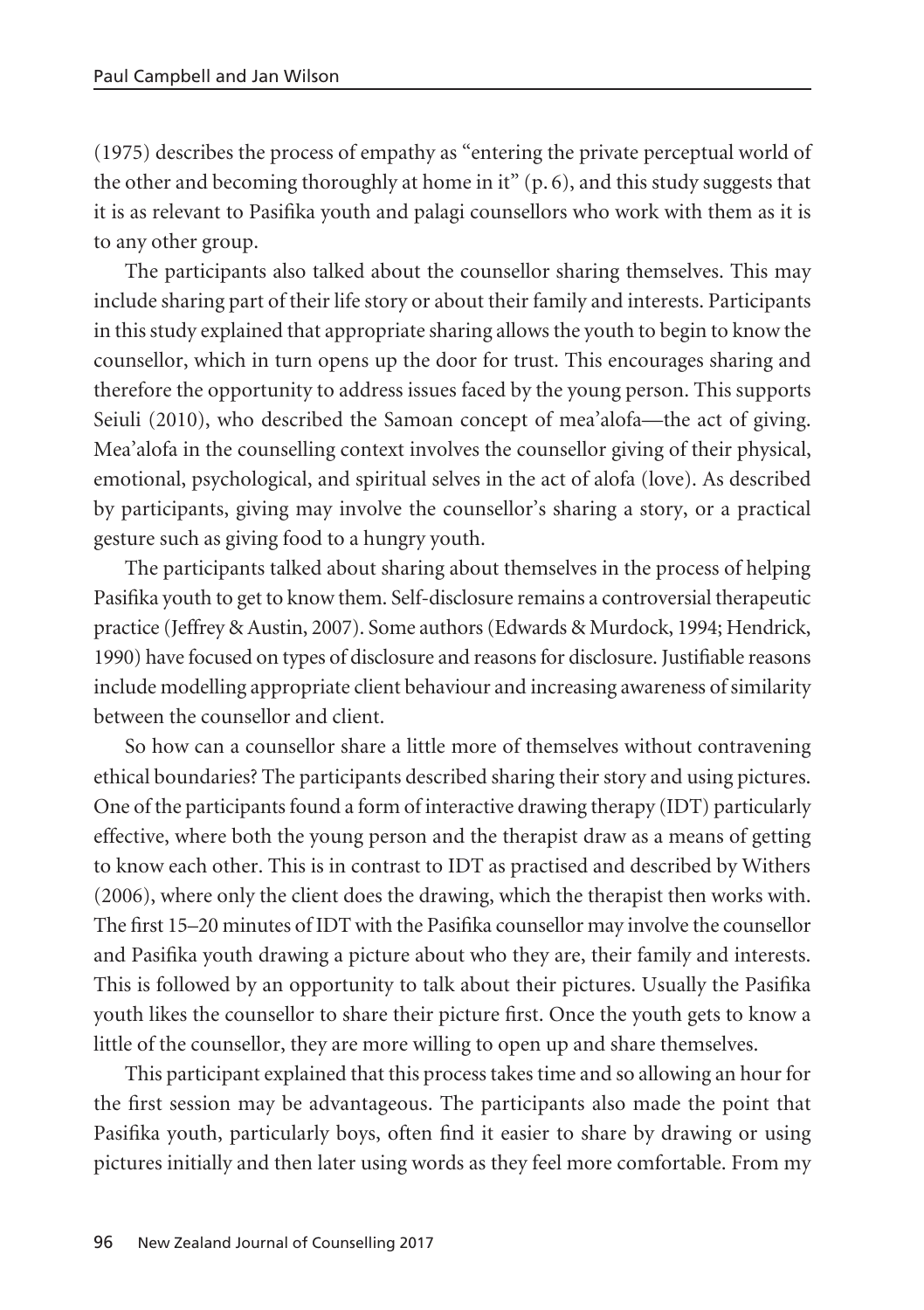experience of using IDT with Pasifika youth I am convinced that this method can indeed work for palagi counsellors who are working with Pasifika youth.

## *Touching*

IDT, as discussed above, is used as a method of helping build connection between the counsellor and Pasifika youth. Touching is another means of helping form connections, although probably more controversial than a method such as IDT.

The counsellor participants shared some of their thoughts about a hug between the counsellor and the client:

*Yes, yes, yeah and having said that I think there are times where a hug is appropriate. My PI kids, both girls and guys, they will come and hug me. It's their way of thanking me; it's natural. It would be initiated by the kids, never by us and often when their world has just fallen apart. I would always ask, whether it's a PI or non-PI.* 

*It's respectful.* 

*I have no problems; I don't have a problem. I think it's a sad world that we put the barriers there. It's obvious, that's why we have been given arms; it's loving arms and we need more of that and so I have no qualms in my context when they are sobbing their hearts out I am just rubbing their back. I think whether it's Western or not, something has gone wrong. We need to do more of it.* 

The participants felt that Western culture has moved away from natural touching. Earlier research and commentary (Burkholder, Toth, Feisthamel, & Britton, 2010; Hetherington, 1998; Willison & Masson, 1986) appears ambivalent about touching in the counselling context. It gives some indication that appropriate touching can have a positive effect on clients, but overall these authors reported that there is much confusion in and caution about this area.

The participants felt that Western counselling culture sometimes puts up barriers in reference to spirituality and touch. Some commentators (e.g. Hartmann, 1997) have expressed caution with regard to boundaries, while others have focused on boundary management (Hermansson, 1997; Pope & Keith-Spiegel, 2008). This could lead a Pasifika counsellor to being hesitant about an appropriate prayer, or using touch, which would otherwise have been natural in the context of their culture.

This current study therefore provides some clues into what palagi counsellors can do to help form connections so that Pasifika youth are more likely to trust their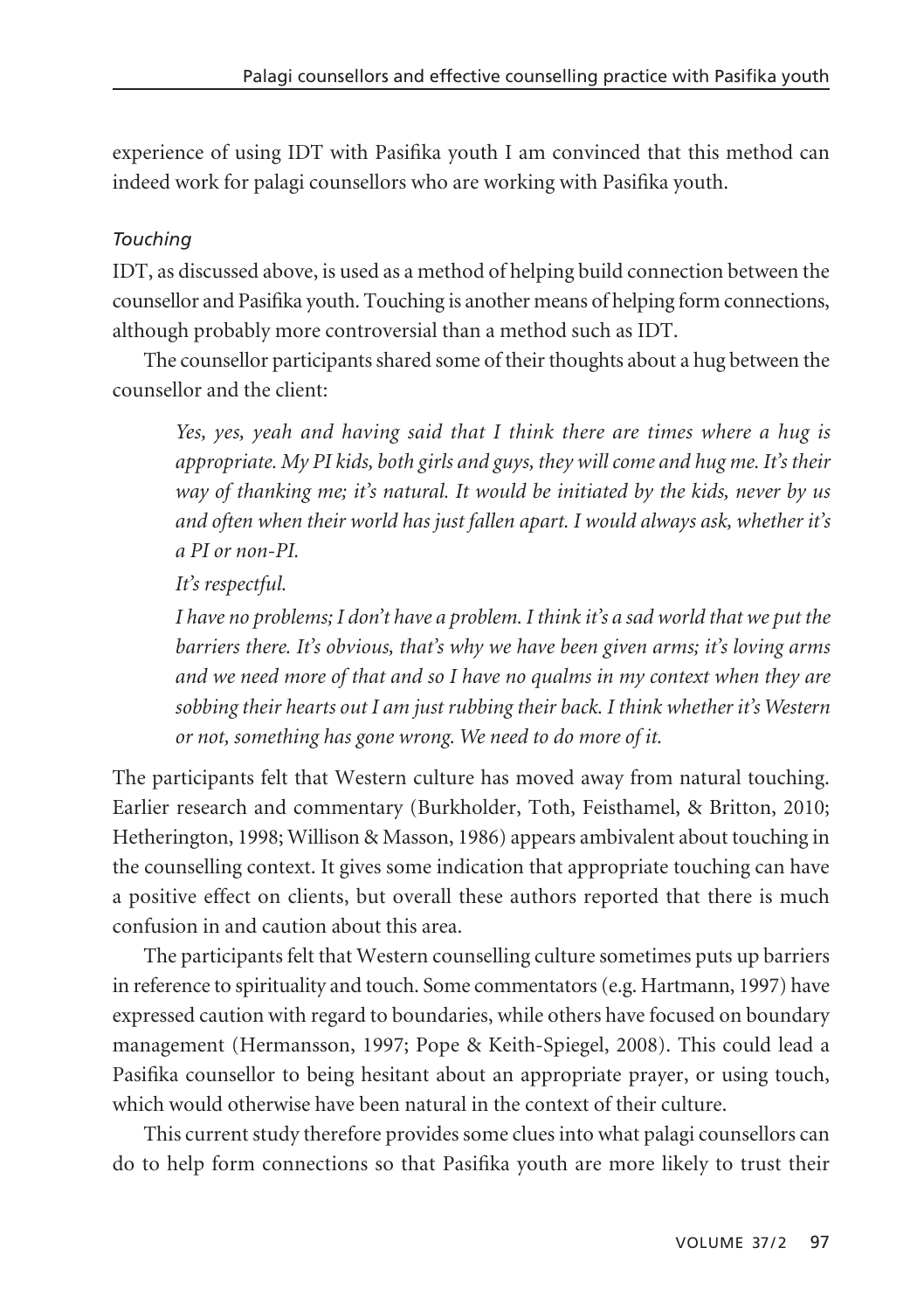counsellors and share their issues of concern. These findings were generated through the discussion environment of the focus group, highlighting the value of this methodology.

## **Conclusion**

#### *Identity*

Understanding Pasifika identity is not just about trying to understand Pasifika as one people, because there are differences between different Pacific Island groups as well as differences among individuals of the same Pacific Island group. It's really about asking, and not making assumptions. The counsellor who asks paves the way for understanding the Pasifika youth sitting in front of him or her in the context of their own special culture.

Pacific Islanders are very holistic people in the way they experience themselves and view their world. Addressing the physical and spiritual parts of their identity is just as important as addressing the social, mental, and psychological parts.

#### *Spirituality*

Spirituality may be the greatest resource for some of our Pasifika youth. Counsellors with a spiritual awareness, whether Pasifika or non-Pasifika, may bring this strength into the counselling room. It is therefore important that all organisations working with youth consider an environment where counsellors are at ease to address spirituality if it is appropriate for that young person. This could apply to all youth, as non-Pasifika youth also may have a God as their strength in difficult times. Although spirituality is part of Pasifika identity, there are huge differences among Pasifika youth, therefore it is important not to assume all Pasifika have spirituality as a focus in their lives.

More recently, since carrying out this research, I have used prayer as a strategy for students in my school who are struggling to manage anger. Linehan and Wilkes (2015) describe the strategy of "Opposite Action" as an internal regulation tool for changing unwanted emotions. Many of my students are Pasifika, coming from a church background. Praying for someone they are angry with is presented to students along with several other strategies. Many young people are choosing this as their preference, and feedback from them at this early stage has been positive.

#### *Getting connected*

As indicated above, it seems that Pasifika counsellors who participated in this study are willing to share a little more of themselves with their clients. This may be spiritual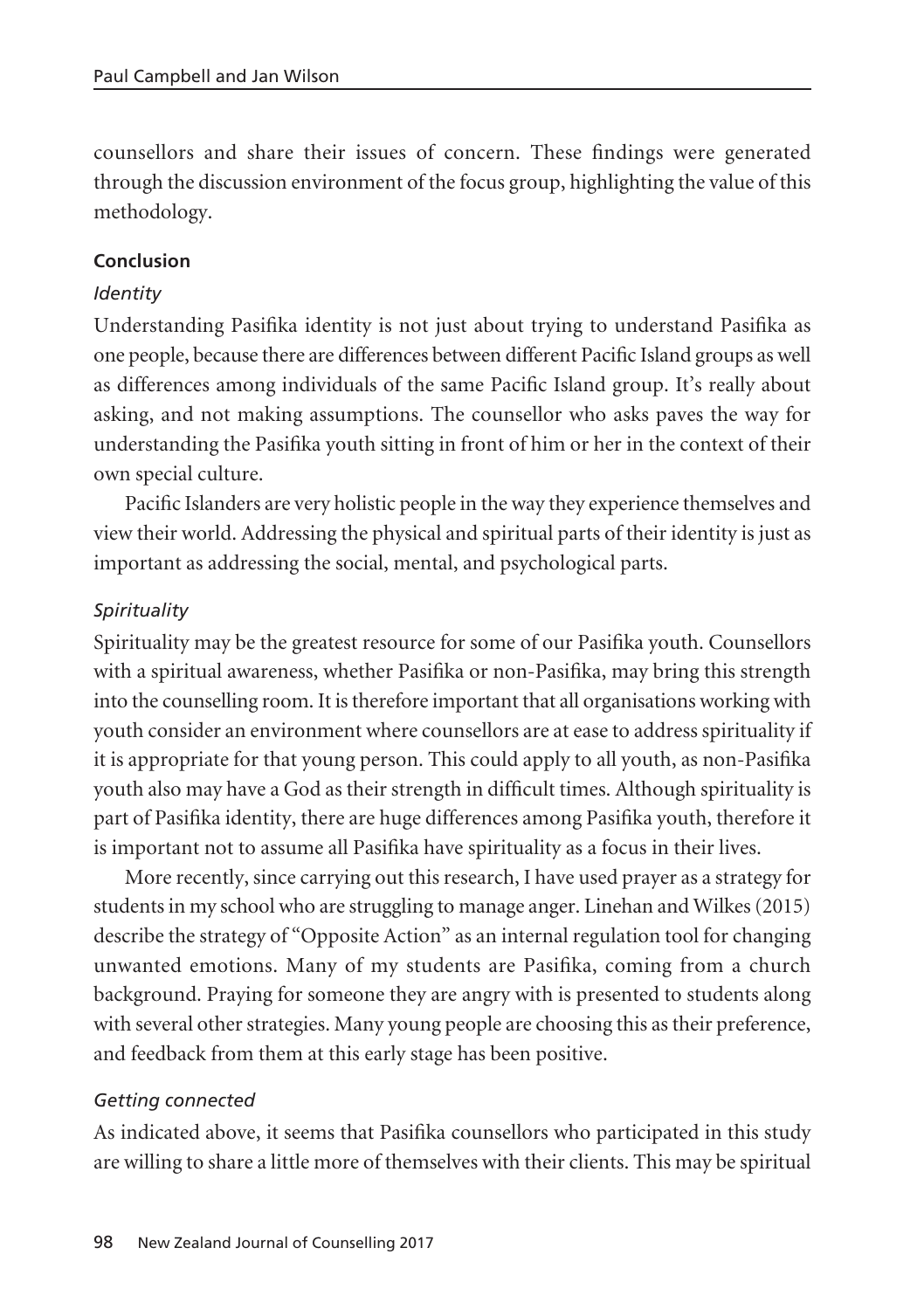in the form of a prayer, or physical in the form of a hug. In doing so the Pasifika counsellor is demonstrating the act of mea'alofa—bringing the counsellor's physical, psychological, emotional, and spiritual components into the counselling room.

From my experience of being part of a Pacific Island church for eight years and teaching and counselling in South Auckland for over eleven years, I feel this is a reflection of Pasifika culture in general. Pacific Island people are a touching, sharing, and spiritual people. Therefore, what is natural and appropriate in the context of Pasifika culture may be viewed with caution by people of Western culture, particularly those not previously exposed to Pasifika culture. Some people may see Pasifika counsellors crossing boundaries. So, do we take the conservative stand and never touch and never pray with a Pasifika youth? In trying to protect ourselves, are we becoming more concerned about how decisions will affect us rather than the client? Are we not at risk of removing empathy, which is so crucial in the therapist-client relationship?

Dalal (1999) discusses boundaries and barriers between different cultures: "Boundaries and barriers are also fluid entities, shifting and sliding from one to another, as they are used to structure particular realities out of an infinite set of possible universes" (p. 170).

What about counselling students who are not Pasifika? Does any of this apply to them? In my experience as a teacher of mathematics, form teacher and counsellor, students have specifically asked to see me as a counsellor. Most of these students have not been Pasifika. They have got to know me: they know my values and perhaps they know a little of my heart. Perhaps what works for Pasifika students can work for all students. More research in this area may be needed.

In summary, we offer some cautions, some suggested guidelines, and some recommendations for further research.

## *Be careful about assumptions*

- Don't assume all PI groups are the same.
- Don't assume all people of the same PI group are the same.
- Don't assume a PI counsellor understands a Pasifika youth from another PI group.
- Don't assume all Pasifika people go to church.
- Don't assume a Pasifika youth is being rude just because what s/he is doing or saying is rude in your culture.
- Don't assume he plays rugby just because he's PI and big.
- Remember to ask about anything you think may be relevant or appropriate.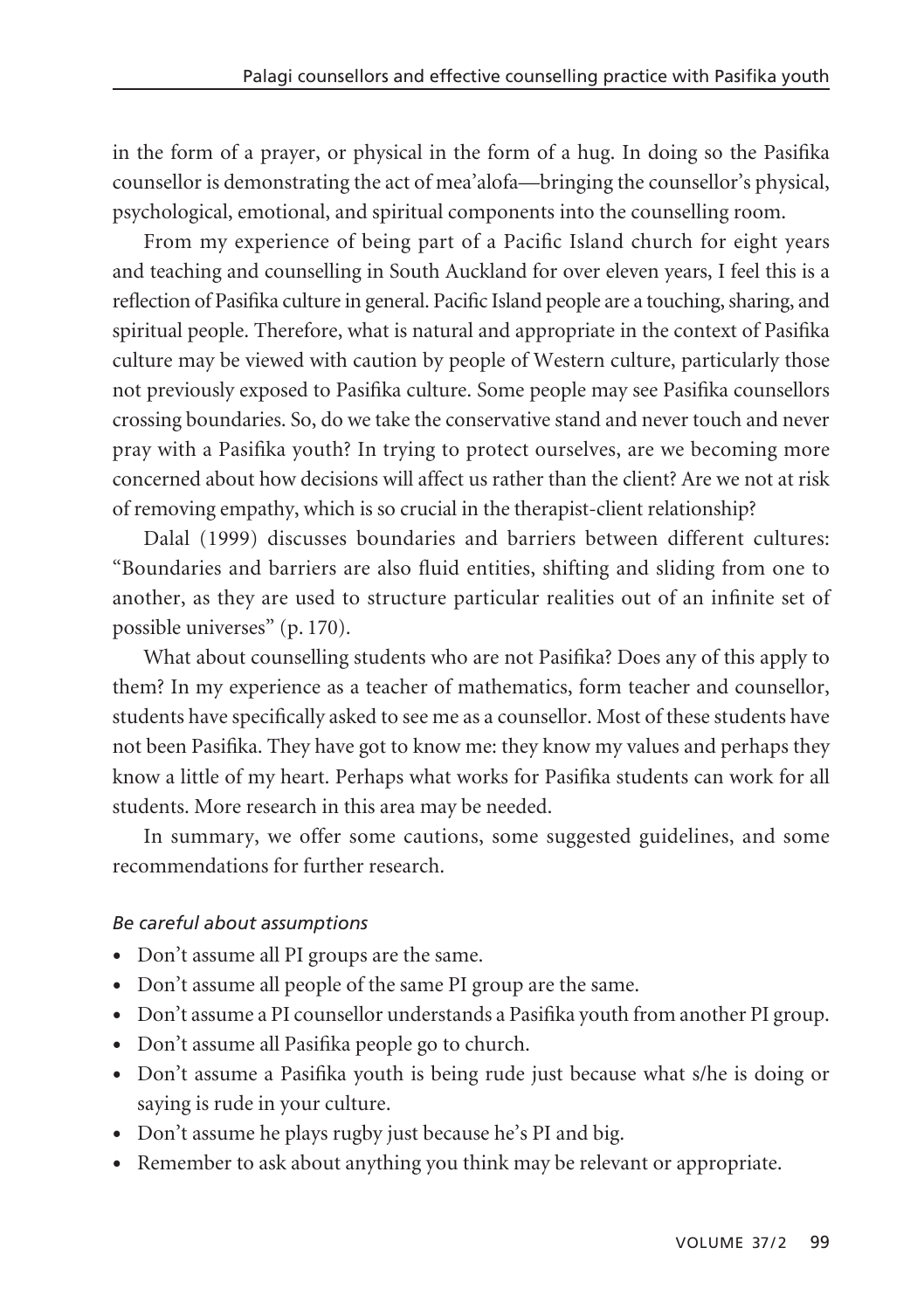# *Guidelines for counsellors working with Pasifika youth*

- Be willing to share yourself within flexible boundaries that are appropriate for the culture of the young person you are counselling.
- Find out about who they are: their interests, their family, and their church.
- Be willing for them to teach you; they love that.
- Interactive drawing therapy (IDT) can be a useful tool for getting to know each other. The counsellor draws their picture while the young person is drawing their picture. Allow the young person to choose who shares their story first.
- Use their words as much as possible.
- Take time. Allowing only 20 to 30 minutes for the first session doesn't give the opportunity to really get to know each other.

# *Recommendations for future research*

This was a small-scale study which sought the views of Pasifika counsellors on what they thought was effective when counselling Pasifika youth. It may be interesting also to research what non-Pasifika counsellors find effective in working with Pasifika youth and compare the results. It may also be of particular interest and importance to ask Pasifika youth what they find helps them in the counselling room.

# **Final thoughts**

Although there has been research about Pasifika identity and Pasifika counselling, little research has been done on counselling Pasifika youth. These findings suggest that counsellors, whether Pasifika or non-Pasifika, who are willing to share a little of themselves within appropriate but flexible boundaries can help Pasifika young people to open up and share concerns and anxieties and thereby assist clients to achieve positive outcomes.

Have we become too careful: careful about sharing ourselves in the counselling room; careful about talking about spirituality, and even careful about giving a prayer or an appropriate hug when initiated by a young person who knows us? In becoming so careful we may have put up barriers, making it difficult for youth to get to know us. How can they trust us and share their lives if they know little or nothing about us?

The early Westerners set up schools and churches in the Pacific Islands to try and educate the locals. Perhaps it's time for Western culture to learn from Pasifika culture, and learn about listening with our hearts.

| Remember to ask   | Remember to take time              |
|-------------------|------------------------------------|
| Remember to share | Remember to listen with your heart |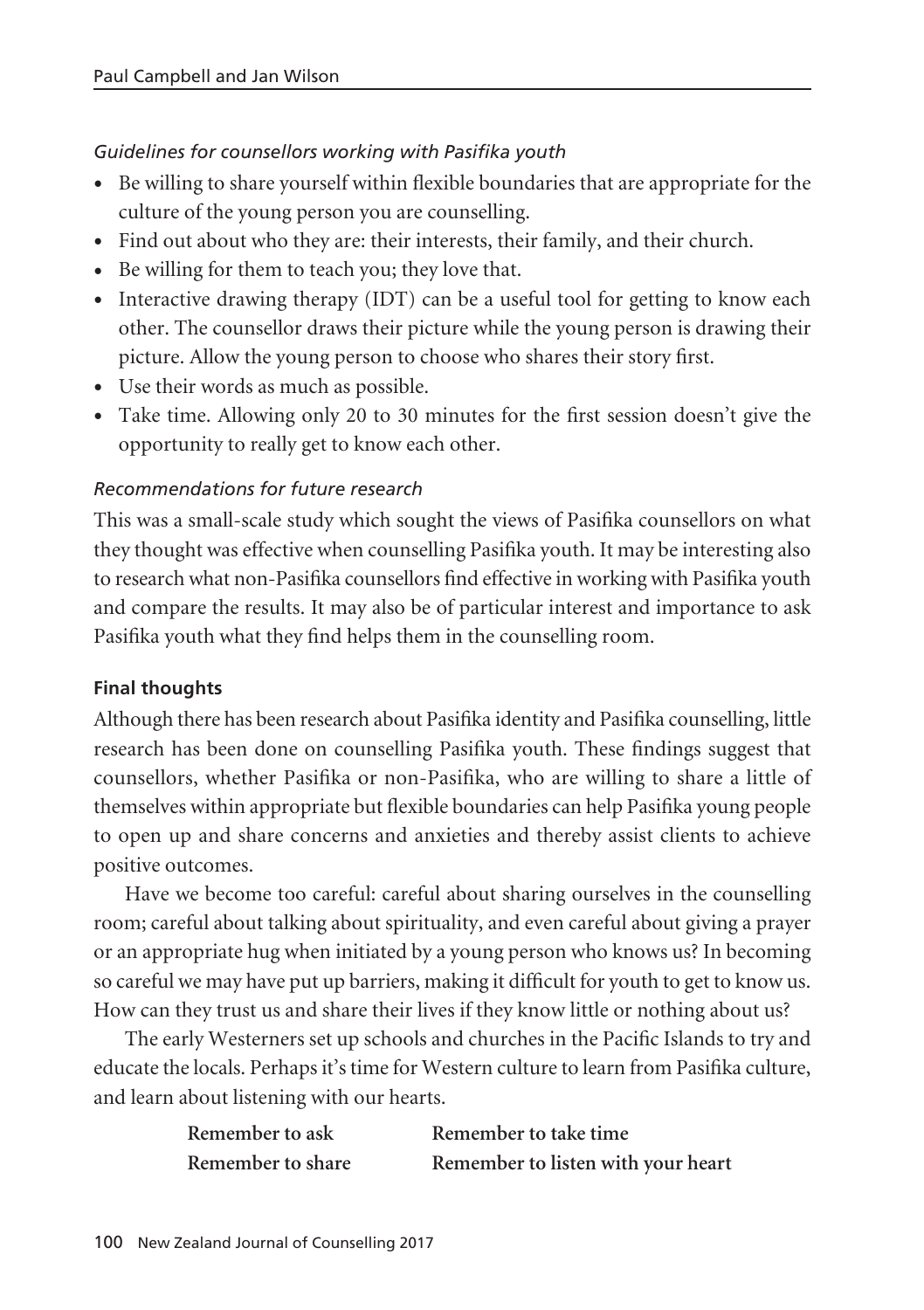#### References

- Alefaio, S. (2007). Supporting the wellbeing of Pasifika youth. In P. Culbertson, M. Agee, & C.'O. Makasiale (Eds.), *Penina uliuli: Contemporary challenges in mental health for Pacific peoples* (pp. 5–15). Honolulu, HI: University of Hawai'i Press.
- Augsburger, D. (1986). *Pastoral counselling across cultures.* Philadelphia, PA: Westminster Press.
- Burkholder, D., Toth, M., Feisthamel, K., & Britton, P. (2010). Faculty and student curricular experiences of nonerotic touch in counseling. *Journal of Mental Health Counseling, 32*(2), 168–185.
- Dalal, F. (1999). The meaning of boundaries and barriers in the development of cultural identity and between cultures. *Psychodynamic Counselling, 5*(2), 161–171.
- Edwards, C., & Murdock, N. (1994). Characteristics of therapist self-disclosure in the counseling process. *Journal of Counseling & Development, 72*(4), 384 –389.
- Gubi, P. (2007). Exploring the supervision experience of some mainstream counsellors who integrate prayer in counselling. *Counselling & Psychotherapy Research, 7*(2), 114–121. doi:10.1080/14733140701342544
- Hartmann, E. (1997). The concept of boundaries in counselling and psychotherapy. *British Journal of Guidance & Counselling, 25*(2), 147–162.
- Hendrick, S. (1990). A client's perspective on counselor disclosure (Brief report). *Journal of Counseling and Development, 69*(2), 184–185.
- Hermansson, G. (1997). Boundaries and boundary management in counselling: The neverending story. *British Journal of Guidance and Counselling, 25*(2), 133–146.
- Hetherington, A. (1998). The use and abuse of touch in therapy and counselling. *Counselling Psychology Quarterly, 11*(4), 361–364.
- Jeffrey, A., & Austin, T. (2007). Perspectives and practices of clinician self-disclosure to clients: A pilot comparison study of two disciplines. *American Journal of Family Therapy, 35*(2), 95–108. doi 10.1080/01926180600814528
- Lapworth, P., & Sills, C. (2010). *Integration in counselling and psychotherapy.* London, UK: Sage.
- Linehan, M., & Wilkes, C. (2015). The course and evolution of dialectical behavior therapy. *American Journal of Psychotherapy, 69*(2), 97–110.
- Lupe, K. (2007). An ocean with many shores: Indigenous consciousness and the thinking heart. In P. Culbertson, M. Agee, & C.'O. Makasiale (Eds.), *Penina uliuli: Contemporary challenges in mental health for Pacific peoples* (pp.122–135). Honolulu, HI: University of Hawai'i Press.
- Makasiale, C. 'O. (2007). The use of symbol and metaphor in Pasifika counseling. In P. Culbertson, M. Agee, & C. 'O. Makasiale (Eds.), *Penina uliuli: Contemporary challenges in mental health for Pacific peoples* (pp. 109–121). Honolulu, HI: University of Hawai'i Press.
- Manthei, R. (1999a). School counselling in New Zealand. *New Zealand Journal of Counselling, 20*(1), 18–34.